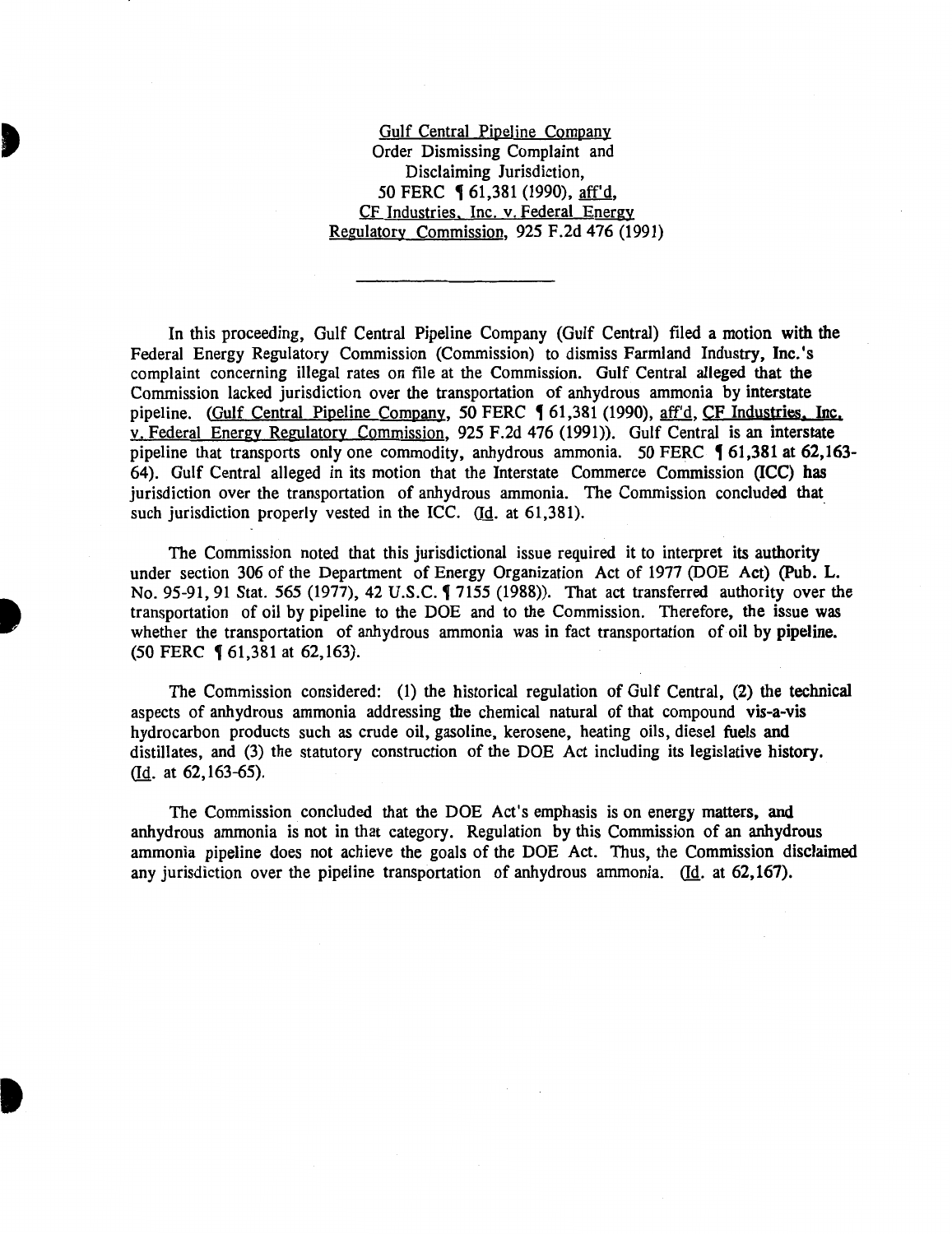Gulf Central Pipeline Company, Order Dismissing Complaint and Disclaiming Jurisdiction, 50 FERC **[** 61,381 (1990), aff'd, CF Industries. Inc. v. Federal Energy Regulatory Commission, 925 F.2d 476 (1991)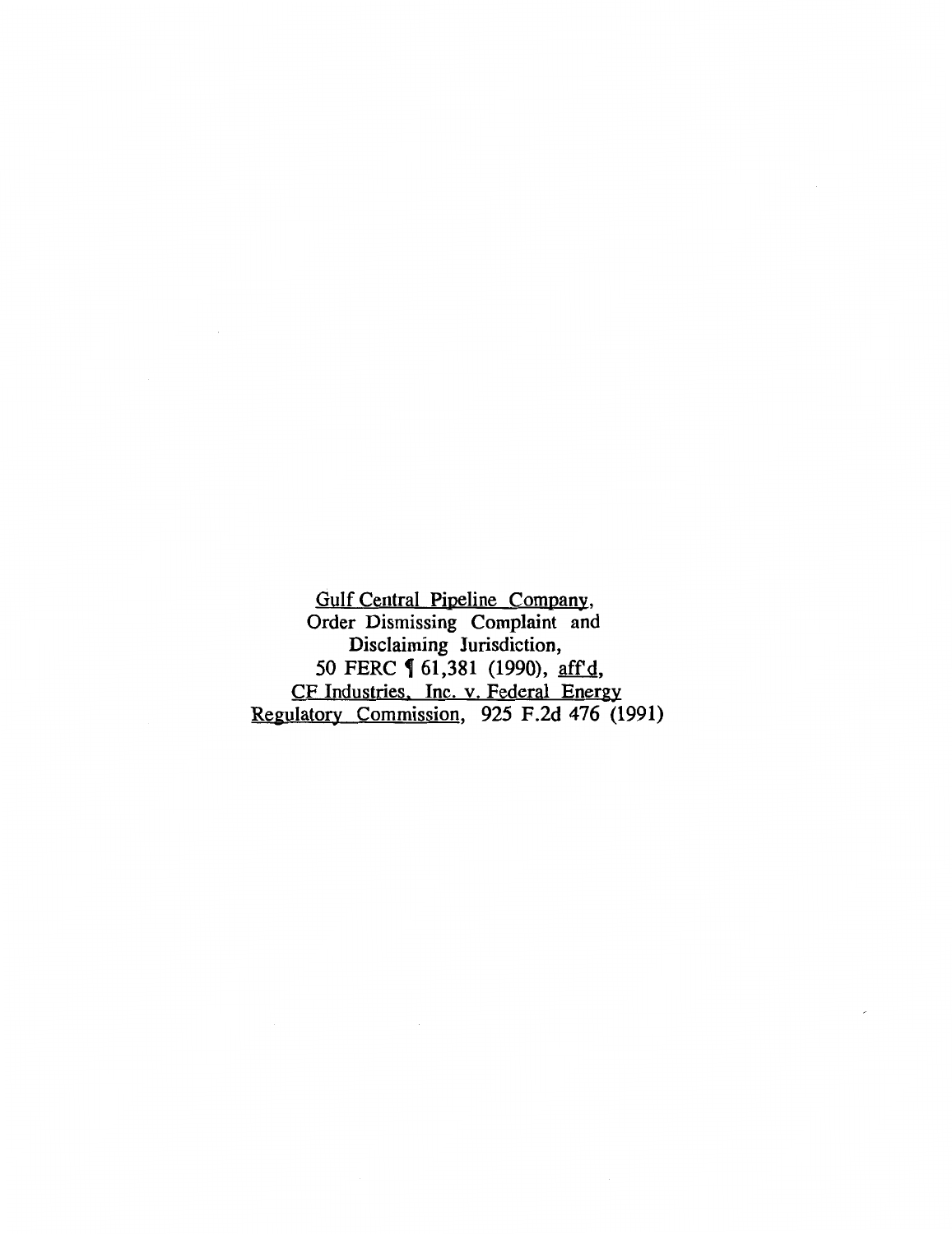# [~ **61,381]**

Gulf Central Pipeline Company, Docket No. OR89-3-000

## Order Dismissing Complaint and Disclaiming Jurisdiction

## (Issued March 20, 1990)

## Before Commissioners: Martin L. Allday, Chairman; Charles A. Trabandt, Elizabeth Anne Moler and Jerry 1. Langdon.

On December 29, 1989, Gulf Central Pipeline Company (Gulf Central) filed a motion with the Commission to dismiss Farmland Industry Inc.'s (Farmland's) September 14, 1989 complaint on the grounds that the Commission lacks jurisdiction over the transportation of anhydrous ammonia by interstate pipeline. Gulf Central, an interstate pipeline that transports only anhydrous ammonia, simultaneously filed a petition for a declaratory order with the Interstate Commerce Commission (ICC) asking the ICC to assert jurisdiction over the transportation of anhydrous ammonia and Farmland's September 14 complaint under sections 8, 9, 13, 15, and 16 of the Interstate Commerce Act  $(ICA).<sup>1</sup>$  The complaint alleges that Gulf Central's rates violate the ICA because they are unreasonably high and Gulf Central's terms and conditions of service are not fully set forth in its tariffs.<sup>2</sup>

Timely petitions for intervention were filed by the Association of Oil Pipelines (AOPL),<sup>3</sup> CF Industries, Inc. (CF Industries), and Transmonia, Inc. (Transmonia).<sup>4</sup> AOPL supported Gulf Central. Farmland and CF Industries replied to Gulf Central's motion arguing that jurisdiction is properly vested in the Commission and not in the ICC. On March 1, 1990, the ICC issued an order instituting the declaratory

<sup>1</sup> These sections require that all rates be just and reasonable and shall not be unduly discriminatory, that the terms and conditions of any rate be filed with the Commission, and establish the procedures for handling complaints filed against interstate pipelines to which the provisions of the ICA apply.

2 While the Commission has noticed the complaint, it has not yet set the proceeding for hearing. Thus, the discovery requests filed by Farmland are inappropriate.

 $<sup>3</sup>$  Farmland opposed this intervention on the</sup> grounds that AOPL has no interest in this proceeding. The opposition will be denied in light of AOPL's status as a representative of the oil pipeline industry and the general interest the industry has in matters of the Commission's jurisdiction.

4 In addition, on January 25, 1990, Gulf Central filed a motion pursuant to 18 C.F.R. § § 385.213(a)(2) and 385.101(e) to file additional comments in this proceeding. On February 9, 1990, CF Industries filed an answer to Gulf Central's motion. While the Commission's procedures would normally preclude both judgment proceeding requested by Gulf Central and making this Commission a party of record.<sup>5</sup> In response CF Industries filed a motion asserting the ICC's action was unlawful and requesting this Commission to affirm that it has jurisdiction over the transportation of anhydrous ammonia by pipeline.

For the reasons set forth below the Commission has concluded that jurisdiction over the transportation of anhydrous ammonia by interstate pipeline properly rests with the ICC. Therefore Gulf Central's motion will be granted and Farmland's complaint will be dismissed by the Commission. A copy of this decision will be lodged with the ICC.

### *Discussion*

The jurisdictional issue addressed by this order requires the Commission to interpret its authority under section 306 of the Department of Energy Organizational Act of 1977 (DOE Act).<sup>6</sup> The section "transferred to the Secretary [of the Energy Department] such functions set forth in the Interstate Commerce Act and vested by law in the Interstate Commerce Commission or the Chairman and member thereof as related to transportation of oil by pipeline."7 Therefore the issue to be resolved is whether the transportation of anhydrous

Gulf Central's January 25, 1990 motion and CF Industries' answer, the Commission has determined that the materials contained therein are helpful in resolving the jurisdictional issue raised by Gulf Central and that no delay will result if both of these additional filings are accepted. The Commission will therefore waive the provisions of 18 C.F.R. § 385.213 (1989) and accept Gulf Central's filing of January 25, 1990, and CF Industries' answer dated February 9, 1990.

A late motion for intervention was filed by IMC Fertilizer, Inc. on February 14, 1990. Because it will help explicate the issues involved, no party will be prejudiced, and there is no opposition to the motion, the motion for late intervention will be granted.

 $5$  Gulf Central Pipeline Company, No. 40371  $-$ Petition for Declaratory Order, decision served March 1, 1990.

<sup>6</sup>*See* section 306 of Pub. L. No. 95-91, 91 Stat. 565 (1977), 42 u.s.c. § 7155.

*7 Id.*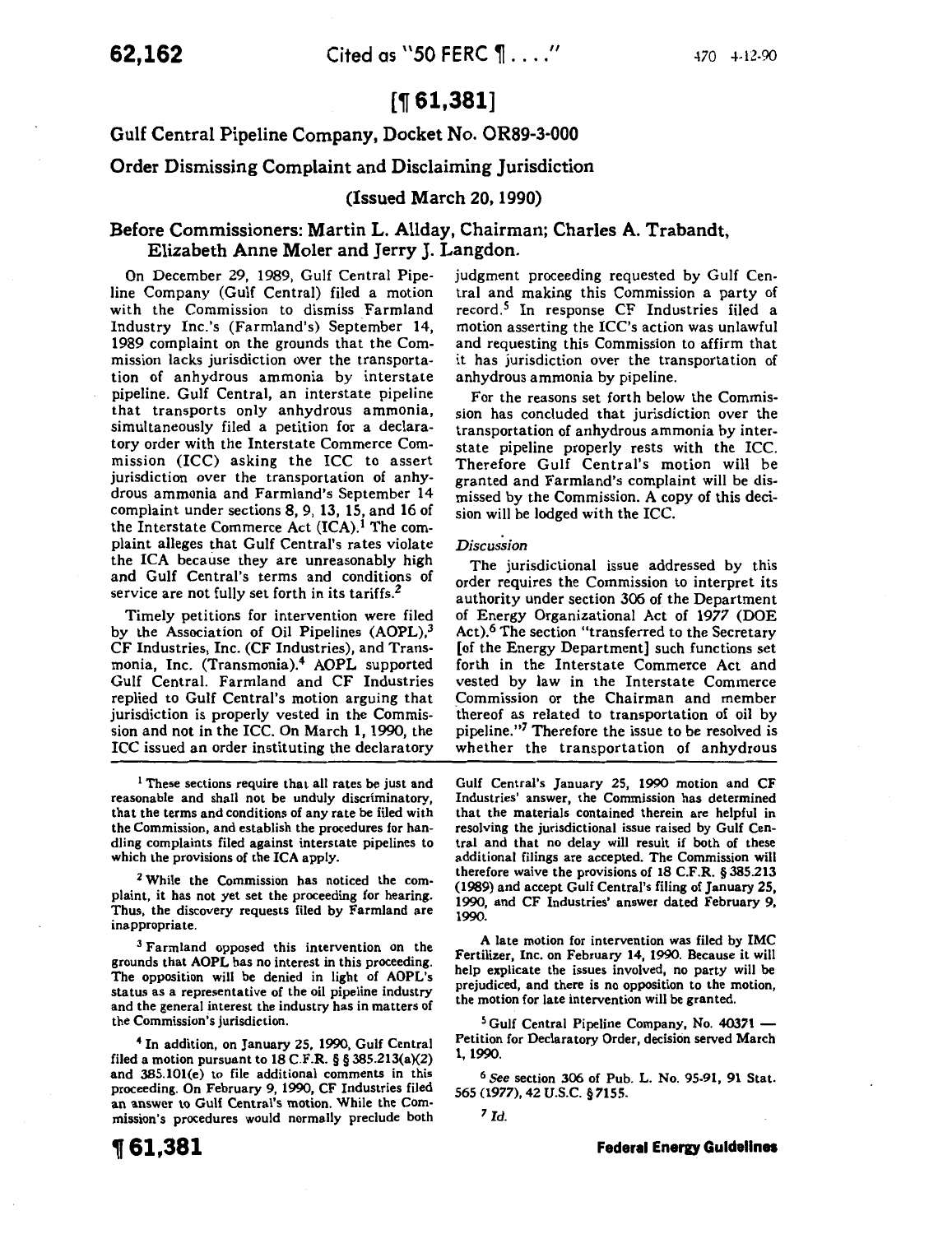ammonia by interstate pipeline is the ''transportation of oil by pipeline." The parties' arguments in this regard turn on  $(1)$  the Commission's past acceptance of Gulf Central's tariffs and its exercise of jurisdiction over those tariffs and related filings Gulf Central has made with the Commission,  $(2)$  the technical definitions of petroleum, oil, and petrochemicals, and (3) the application of those tefhnical terms to the language of the statute and the relevant portions of the legislative history.

## 1. *Historical regulation of Gulf Central by FERC*

The Commission has regulated Gulf Central's tariff filings since the transfer of jurisdiction over oil pipelines from the ICC. The parties make a number of arguments based on filings made in a single proceeding pending at the time the DOE Act was enacted in 1977 and the transfer of jurisdiction occurred. The Commission has reviewed this material and the various Oil Board and Commission orders addressing Gulf Central's rate filings cohtained in the parties' filings. None of these filings or actions examined the jurisdictional issue addressed by this order and they simply reflect the orderly administration of tariff filings. The best that can be said from these activities is that the ICC considered anhydrous pipelines to be oil pipelines at the time that the transfer to the Commission occurred, and that the Commission has thereafter regulated antydrous pipelines as a matter of course. $8$  However, the DOE Act uses the phrase "transportation of oil

<sup>8</sup> Both Farmland and CF Industries argue that the Commission has asserted jurisdiction over the rates of anhydrous pipelines, and Gulf Central's in particular, for over 12 years, and that a discjlaimer of jurisdiction at this point is inappropriate. Regarding this assertion, the correspondence provided by CF Industries in its answer of February 9, 1990, suggests that the ICC assumed that jurisdiction over anhydrous ammonia pipelines should be transferred to this Commission. It is also clear from the materials attached to CF Industries's February 9, 1990 filing that CF Industries questioned, even if it did not formally challenge, the transfer of jurisdiction over anhydrous ammonia to this Commission, and clearly reserved the argument that anhydrous ammonia was not a petrochemical. Gulf Central took th¢ opposite position and argued that the transfer of jurisdiction to this Commission was appropriate. See the correspondence contained in tabs A through *J* of CF Industries's February 9, 1990 motion. At the present time the parties have reversed their respective positions. Thus their arguments on the issue are of limited value.

<sup>9</sup> The Commission documents cited in Tabs C and D of CF Industries's February 9, 1990 motion were filed by the Commission's employees and reflect the institutional momentum that would normally follow from the initial transfer of jurisdiction. Moreover, all

**FERC Reports** 

by pipeline," and the phrase appears to have never been litigated before this Commission or the ICC, not withstanding the actual transfer of Gulf Central's dockets and tariffs to the Commission.<sup>9</sup> Jurisdiction is a matter that may always be reviewed by an administrative agency, and the Commission has elected to do so here.

## 2. *Technical considerations*

While the arguments on the technical structure of the oil pipeline industry are complex, they are made in the context of certain facts that are not disputed by the parties. These facts include that Gulf Central is an interstate pipeline that handles only one commodity, anhydrous ammonia. Anhydrous ammonia is a dehydrated chemical compound consisting of one nitrogen atom and three hydrogen atoms (NH3), and is used primarily as agricultural fertilizer, and as a feedstock for producing other chemicals.10 Unlike hydrocarbon fuel products (gasoline, heating, oil, etc.), anhydrous ammonia has few, if any, energy producing attributes, and it is not transported in a common pipeline system (i.e., shipped in batch form) with such other products. Moreover, a review of Gulf Central's tariffs confirms it handles no organic hydrocarbon products such as crude oils, gasoline, kerosene, jet fuel, diesel fuel, heating oils, other distillates and oil products, or hydrocarbon-based<sup>11</sup> petrochemicals. These are the types of petroleum products<sup>12</sup> that are handled in liquid form by pipelines that are, as a matter of common usage, consid-

but three of the individual FERC orders contained in CF Industries's January 16, 1990 Motion in Opposition to Gulf Central's Motion for Summary Disposition are Oil Board or Director Letter orders. One is an Initial Decision that was in tum mooted by a short Commission order, and the third was a 1988 Commission order upholding the rejection of a Gulf Central tariff. None of these documents contain the type of critical examination conducted here.

<sup>10</sup> The ICC has asserted jurisdiction over phosphate pipelines in *Ashley Creek Phosphate* Company *v. Chevron Pipe Line* Company, Docket No. 40131, decided January 31, 1989. As in the case of anhydrous ammonia, agricultural fertilizer is the end use of the phosphate transported through the pipeline.

<sup>11</sup> In this context hydrocarbon-based means a chemical compound containing a hydrocarbon molecule, such as methane or butane.

<sup>12</sup> Technically all hydrocarbon liquid or gas products are "petroleum products" but in common usage the term means oil or hydrocarbon products derived from oil, usually through a refining process. See 4 R.D. Langenkamp, *Handbook of Oil Industry Terms*  and *Phrases* 203 (1984); 1 *McGraw-Hill Dictionary of*  Science and *Engineering607* (1984).

~ **61,381** 

(コンクルバルクスクジェンチ)や「神経の風景の音を見るのか、その後の時代を見るときを表現する場合の意味を見る。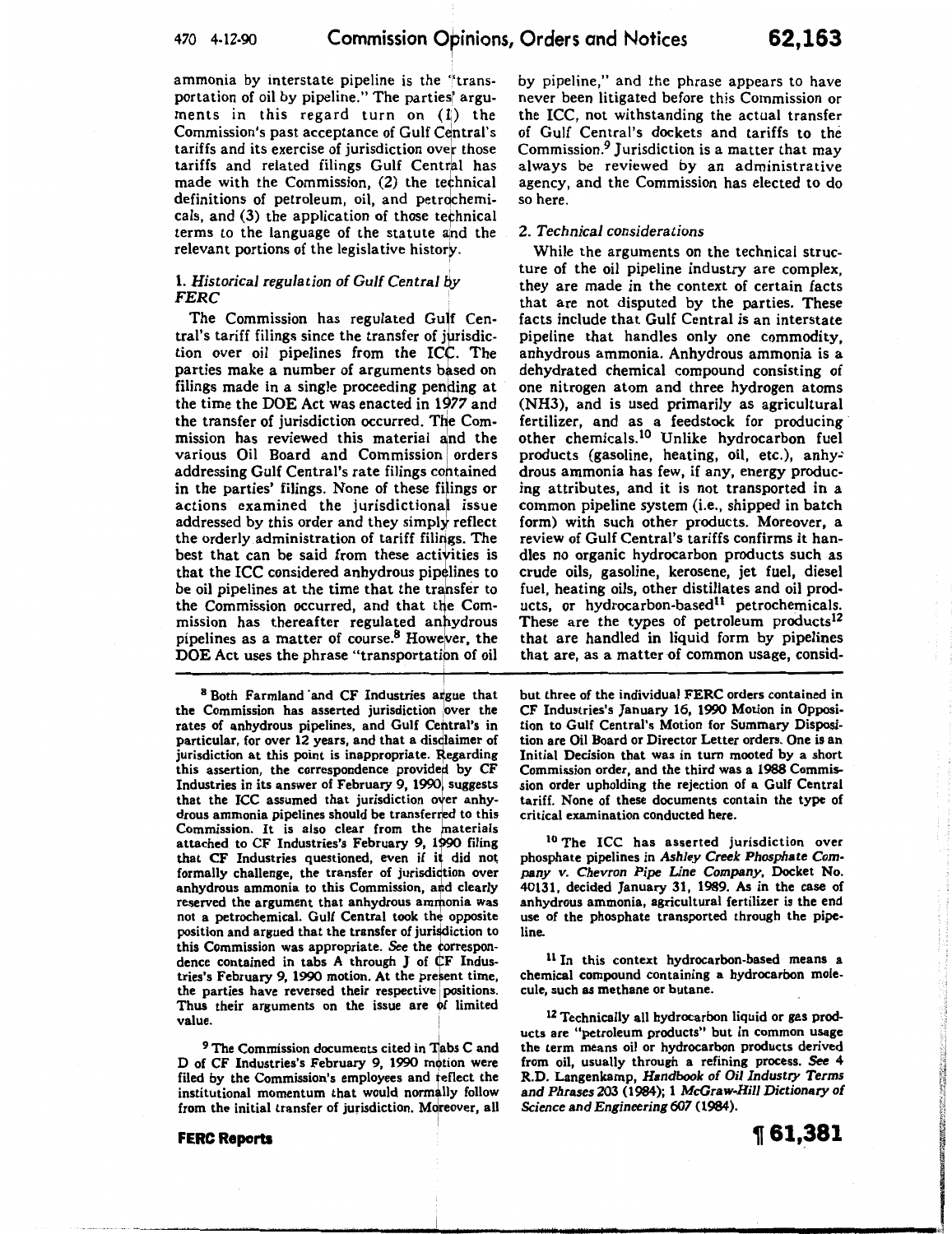ered "oil" pipelines, i.e., pipelines that handle a range of liquid products that are derived from oil, condensate, and natural gas, and are used for heating or transportation purposes.<sup>13</sup>

The parties in fact agree that Gulf Central does not transport oil in the conventional sense of the term.<sup>14</sup> Gulf Central is not, therefore, a conventional oil pipeline as the term is used as a matter of operating practice in the petroleum industry. A review of FERC oil pipeline tariffs indicates there is a clear practical distinction between pipelines transporting organic, hydrocarbon based liquid products and those that transport liquid products that are not based on organic compounds, a fact that is reflected in their respective measurements of volume. Oil pipelines transporting organic, hydrocarbon based products state all volumes, including those for petrochemicals, in barrels, while the volumes of anhydrous ammonia pipelines are stated in tons. Anhydrous ammonia pipelines also operate within substantially different pressure and heat ranges and use electric compressors because, unlike oil and gas pipelines, the commodity itself cannot be used for compressor fuel. In other words, whatever ambiguity there may be about the regulatory status of anhydrous ammonia pipelines and those that are oil pipelines in the conventional sense of the term, this ambiguity is not reflected in the engineering aspects of their operations.

### 3. *Statutory construction*

While there is a clear practical distinction between oil and anhydrous ammonia pipelines, most parties<sup>15</sup> rely on much of the same legislative history of the DOE Act to support their arguments (1) whether Gulf Central is involved in the "transportation of oil," and (2) whether the transportation of anhydrous ammonia is encompassed in that phrase. A review of the legislative history indicates that Congress clearly intended that the transportation of some petrochemicals would be included within

<sup>13</sup> For example, the Texas Eastern Products Pipeline tariff series establishes rates, terms and conditions for petroleum products (gasoline, kerosene, diesel fuel, petroleum distillate, and motor fuels) aromatic gasoline, blended stock gasoline using a Benzene additive, butanes, propane (both in liquid rather than gaseous form), and petrochemical feedstocks. The Commission has previously ruled that carbon dioxide (C02) pipelines are not subject to the Commission's Natural Gas Act jurisdiction because they do not transmit "natural gas" that is used for heating purposes. *See* Cortez Pipeline Company, *supra,* at n. 23.

14 See Farmland's Answer in Opposition to the Motion of Association of Oil Pipelines Leave to Inter· vene at p. 5.

<sup>15</sup> These include Gulf Central, AOPL, Farmland, and CF Industries.

the Commission's jurisdiction. The relevant language from the Conference Reports states:

It is the intent of the conferees that the term "transportation of oil by pipeline" shall include pipeline transportation of crude and refined petroleum and petroleum by-products, derivatives or petrochemicals.I6

In light of this language, the parties debate whether anhydrous ammonia should be considered a petrochemical within the meaning of the DOE Act. Gulf Central argues that: (1) anhydrous ammonia is not a petrochemical as it contains no hydrocarbons and it is not used as a fuel or energy source; (2) testimony by then ICC Chairman Stafford indicates that anhydrous ammonia pipelines were viewed by the ICC as distinct from oil pipelines; and (3) only energy concerns were addressed by the transfer of oil pipeline regulation from the ICC to FERC.<sup>17</sup> Citing numerous dictionary and petroleum texts, Farmland and CF Industries argue that the ordinary meaning of petrochemical includes anhydrous ammonia· and that pipeline transportation of that product therefore falls within this Commission's oil pipeline jurisdiction.

As a matter of common usage within the petrochemical industry, anhydrous ammonia is considered a petrochemical because it is derived from petroleum refinery gas or from natural gas. 18 However, while anhydrous ammonia may be considered a petrochemical within the chemical industry because it is a commercial product of petroleum and natural gas, the chemical definition of "petrochemical" can be more narrowly construed, and there is some ambiguity in the use of the term even within the petrochemical industry. The term is sometimes limited to organic compounds and petroleum products that actually contain hydrocarbons. Moreover, not all by-products of the oil and gas industries are considered petrochemicals.19

16 S. Conf. Rep. No. *367,* 95th Cong., 1st Sess. at p. 69 (1977); *See also* H.R. Conf. Rep. No. 539, 95th Cong., 1st Sess. at p. 69 (1977).

<sup>17</sup> See Gulf Central Motion to Dismiss at pp. 10.13.

18 The *Concise Chemical Dictionary,* contains the following relevant definitions. Petrochemical is a "chemical present in or derived from natural gas or crude petroleum by physical refining or chemical reaction." Refining is "petroleum treatment to make special products." Chemical reaction is the "interaction of substances in which the identity of the materials is altered chemically." 3 H. Bennet *Concise Chemical Dictionary* 798,891, and 231 respectively (1974).

19 Some other traditional by-products of oil and gas production include carbon dioxide (C02), sulphur,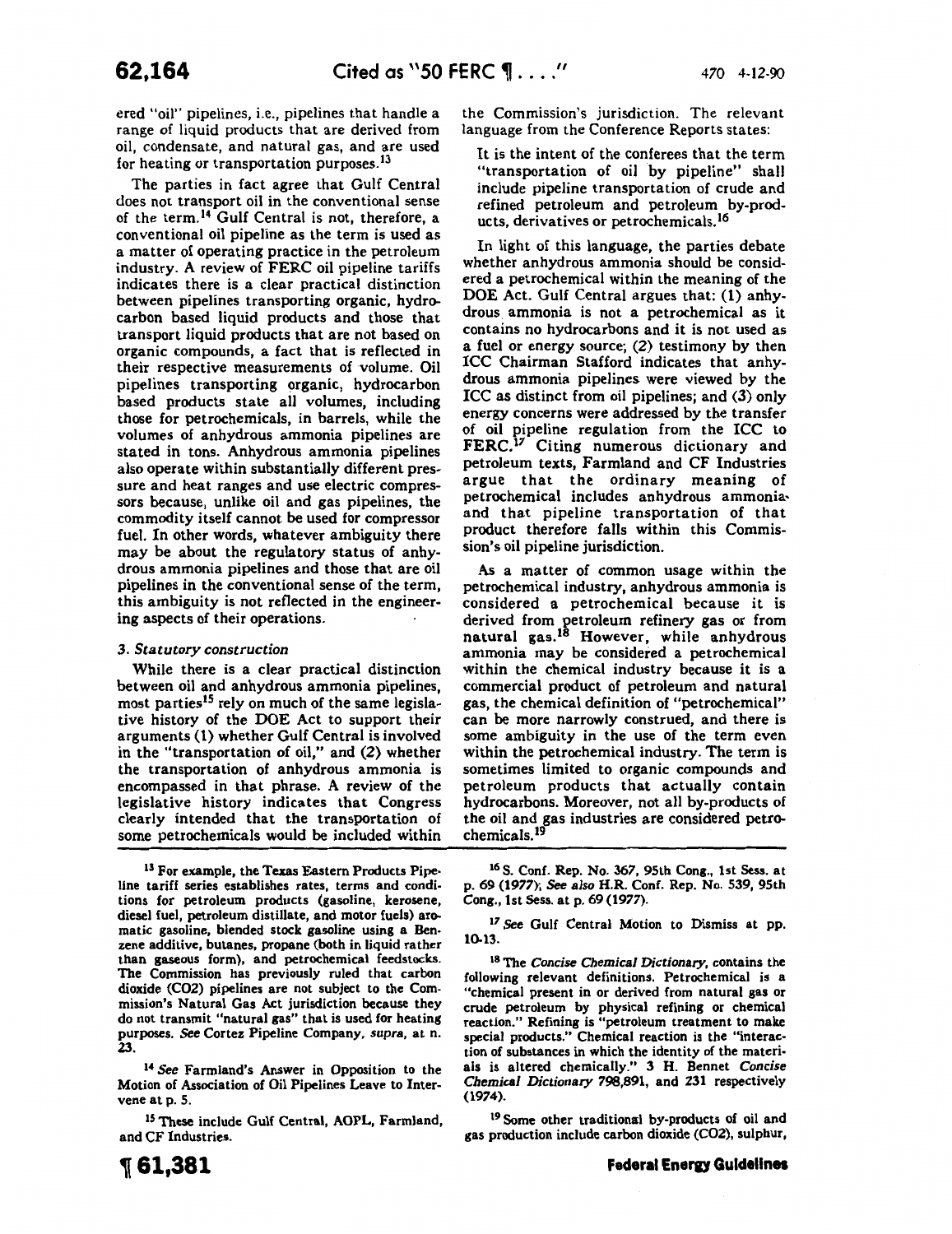There is also some conflict in the authorities. For example, the McGraw-Hill *Petroleum Products Handbook* lists carbon, hydrogen, and sulphur as petrochemicals.<sup>20</sup> The McGraw-Hill *Dictionary of Science and Engineering* applies the term to *organic chemicals* "made from feedstocks derived from ·petroleum or natural gas, for example ethylene, butadien, most large scale plastics and resins, and petrochemical sulphur."<sup>21</sup> Anhydrous ammonia is defined as a feedstock in this latter source and, based on that source, would appear to be excluded from the definition of the organic-based petrochemi· cals. In this regard, it should be noted that the Random House dictionary definition of petrochemical cited in CF Industries's Febru· ary 9, 1990 motion lists only organic petrochemicals as examples of that term and does not list anhydrous ammonia.<sup>22</sup> In light of this ambiguity it is plausible to conclude that the cited language from the Conference Reports refers only to *hydrocarbon* petrochemicals as the type of petrochemicals that are handled by pipelines that are "oil" pipelines in the conventional sense.23

The Commission concludes that there is sufficient ambiguity in the term "petrochemical" that the Commission's jurisdiction is more appropriately determined by examining the overall purposes of the DOE Act and acting in a manner that facilitates the purposes of that Act. This is more likely to lead to a rational public administration than a hypertechnical analysis of the term "petrochemical." Section 306 of the DOE Act transferred oil pipeline regulation from the ICC to FERC in 1977. The legislative history establishes that the purpose

(Footnote Continued)

carbon, hydrogen, oxygen, nitrogen, hydrogen sulfide, sulphur dioxide, helium and carbon monoxide. Helium, nitrogen, oxygen, hydrogen, and carbon dioxide may or may not be petrochemicals depending on the context and the source. The sulfides appear to be consistently treated as petrochemicals. If anhydrous ammonia is considered subject to the Commission's jurisdiction, then each of these other traditional prod· ucts, if transported in liquid form, would be subject to the Commission's oil pipeline regulation even though most have little, if any, energy producing attributes.

zo *See Navajo Freight Lines Inc. v. Steere Tank Lines, Inc.,* 98 MCC 447 (1965) at p. 450, n. 3.

<sup>21</sup>*Supra,* at p. 607. The Elsevier *Petroleum Handbook* discusses petrochemicals as derived from· the distillation of crude oil or the separation of natural gas and natural gas liquids. The examples include only hydrocarbon compounds such as ethylene, butalynes, amylenes, naphtha, butane, and propane. These are products that move by petroleum pipeline and are considered oil derivatives rather than refined petroleum or petroleum by-products. 6 Elsevier Petro*leum Handbook 587* (1983).

of the Act was to provide more coordinated and systematic regulation of energy resources. The Senate Report notes that before creation of the DOE, regulation of energy prices was fragmented among the Federal Power Commission (gas and electric), the Federal Energy Agency (oil), the Nuclear Regulatory Commission (nuclear), and Energy Research and Development Administration. The Report then states that "[t]he price and availability of each of the various energy sources the bill would address [nuclear, oil, gas, and electric] is determined independently of the other, even though those sources compete to meet our natural energy demands, and are often substitutes for one another...."<sup>24</sup> The Senate Report also asserts that "the transfer [of oil pipeline] regulation would facilitate decision with regard to the important energy source...."<sup>25</sup>

There are numerous other references to energy policy, and efficiency in the various legislative reports accompanying the DOE Act. However, the theme of competition among energy resources, and the means of transporting them, is particularly relevant in defining the Commission's mission and the scope of its jurisdiction in the instant case. The Commission concludes that Congress appears to have allocated regulatory control over different types of pipelines formerly subject to the ICC's jurisdiction based on (1) the competitiveness of the energy products that a pipeline transports, and (2) the primary mode of transportation competition that a particular type of pipeline faces. For example, the legislative history of the DOE Act indicates that the ICC retained control over coal slurry pipelines, even though

22 *See* Tab K of CF Industries's February 9, 1990 filing.

23 This interpretation is supported by ICC Chair· man Stafford's 1977 testimony, which indicates that the ICC believed that oil, petrochemical, and anhydrous ammonia represented distinctly different types of commodities at the time the DOE Act was passed even if their transportation was generically considered as performed by "oil pipelines." In other words, even within the ICC's traditional nomenclature there was some lack of precision in the use of technical terms. *Department of Energy Organization Act: Hearings on S. 826 Before the Sen. Committee on Governmental Mfairs,* 95 Cong. 1st Sees. 750 (1977).

Z4 S. Rep. 95-164, 1st Session, 91st Congress, at p. 4 (1977).

ZS *Id.* at p. 35. See Gulf Central's motion at pp. 9-11 for a fuller explication of the goals of the act. For example, one statutory goal is "to promote the interests *of consumers* through the provision of an adequate and reliable supply of energy at the lowest reasonable cost." Another is to foster and assure com· petition among parties engaged in the supply of *energy* and *fuels.* 

#### **FERC Reports**

「STATES」ということに、このことは、このことは、「STATES」ということには、「STATES」ということに、「STATES」ということに、「STATES」ということに、「STATES」というこ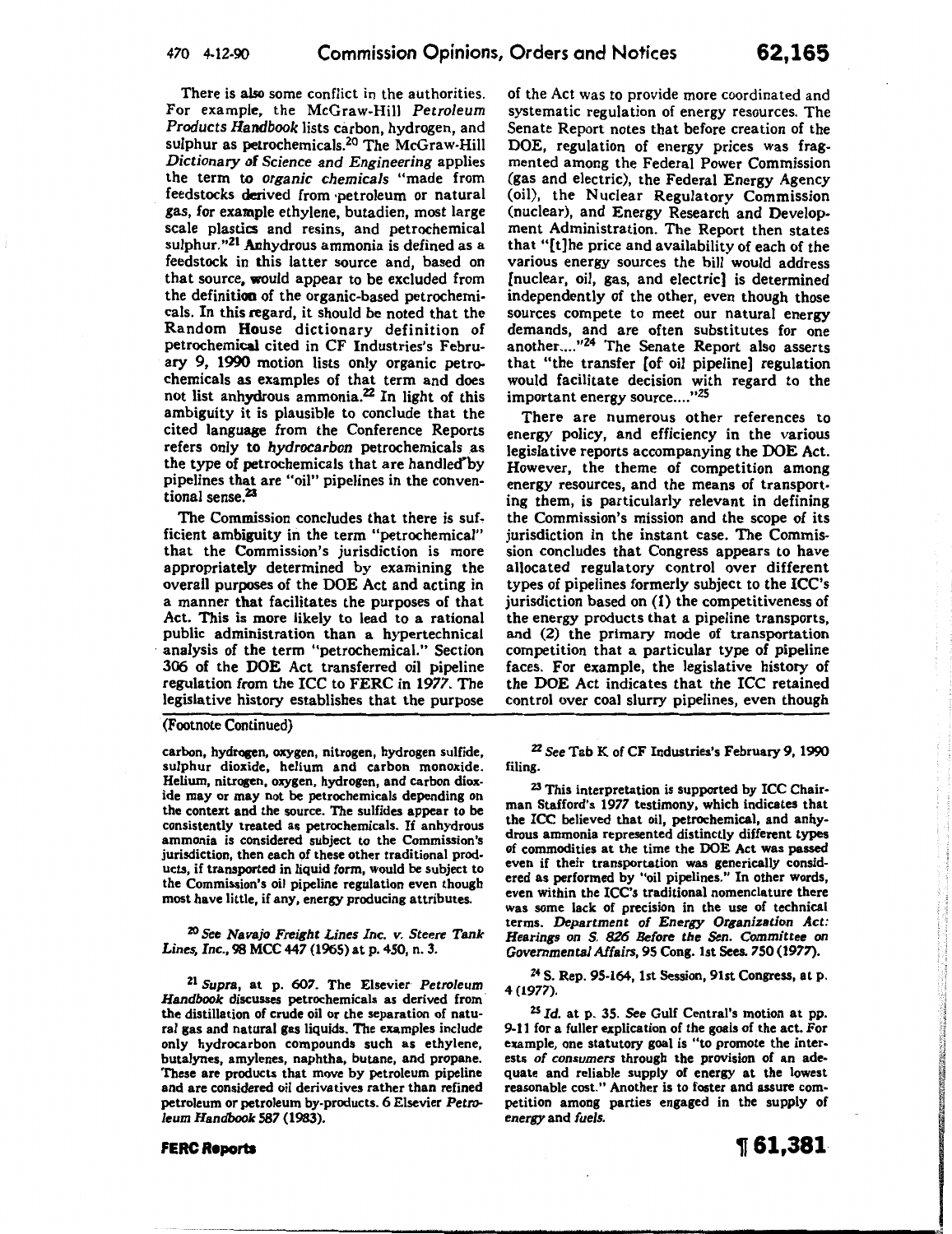these are energy related, because coal slurry pipelines compete primarily with railroads and not with gas and oil pipelines.26 In other words, regulatory control was retained by the agency that could best evaluate the impact on energy costs of the relative transportation prices of these two intensely competing modes. Moreover, at the time the DOE Act was passed the price of coal was not regulated and the price for that fuel at its source does not seem to have been a matter of concern to Congress, and concern was limited to the relative impact of transportation prices on the energy consumer.<sup>27</sup>

In contrast, the sale and transportation costs of both gas and oil were regulated to varying deg-~es at the time the DOE Act was passed and these products are frequently direct substito  $\cdot$  at the burner tip. They may in some in  $\cdot$  's res-compete for the same pipeline capacity, and relative sale and transportation costs of oil and pipelines can have a direct impact on the competitive relationship of these two commodities. Moreover, even those products that are transported by oil pipeline but are not used for heating purposes, use oil pipeline capacity. The costs and revenues attributable to oil products used in general transportation not only have an impact on the transportation public in general, but depending on how an oil pipeline's costs are allocated among its products, may affect the relative price of heating fuels as well. Regulation of gas and oil pipelines by this Commission enables a single regulator to examine these complex competitive relationships, and their relative impact on energy prices.

By comparison, anhydrous ammonia is not a fuel source, but primarily an agricultural product, and the transportation cost of this product has little implication for the price of energy resources. This is reflected in a practical commercial distinction between pipelines handling products with energy producing attributes, and those handling products without energy producing attributes, such as anhydrous ammonia. Neither the sale of anhydrous ammonia nor the operations of that type of pipeline have an impact on energy prices, the central concern reflected in the statement in the Senate Report, and retaining jurisdiction in this Commission will not facilitate decision

<sup>26</sup>*SeeS.* Rept. 95-164, *supra,* at pp. 16 and 18.

27 The market price of steam coal is a function of its production cost and the relative price of gas and oil. In other words, the price of coal of given heating value tracks the cost of oil and gas rather than the opposite.

28 *Navaho Freight Lines Inc. v. Steere Tank Lines,* Inc., 98 MCC 477 (1965) at p. 450. See *also* the discussion in Gulf Central's motion at pp. 12-13 of the making with respect to that important energy [i.e. oil] source.

Finally, in past practice both FERC and the ICC have construed chemical terms in light of the broader regulatory purposes with which the agencies are charged. For example, in *Navaho Freight Lines Inc.,* the ICC considered helium to be within the definition of petrochemicals "to simplify as much as possible the burden on the petroleum industry in its selection of motor carriers with proper commodity authority as. well as to allow carriers of petroleum products to offer comprehensive service to the industry."28 The ICC reached this conclusion even though helium was not listed as a petrochemical in the sources it reviewed, thereby expanding the term "petrochemical" beyond its normal usage to achieve an administratively efficient result.29 In *Cortez Pipeline*   $Co<sub>1</sub>$ <sup>30</sup> this Commission issued a declaratory order stating that a proposed  $CO<sub>2</sub>$  pipeline was not subject to the Commission's jurisdiction under the NGA. The Commission noted that the term "natural gas" can include any gas occurring naturally, including helium and car-, bon dioxide. After stating that Congress did not attempt to resolve the ambiguity in the term "natural gas," the Commission concluded that Congress was referring to gas with sufficient hydrocarbons to have heating value since heating was the matter of statutory concern. The Commission therefore resolved this jurisdictional issue by applying the purpose of the NGA.

Both *Navaho* and *Cortez* indicate that, in determining jurisdiction when a highly technical question is involved, the broader legislative goals of the governing statute should be used to resolve any ambiguity. In the case of the DOE Act those concerns are clearly energy related. Energy markets are not impacted by the pipeline transportation of anhydrous ammonia; that commodity does not compete with gas or oil for heating use, nor does it compete with oil or gas for capacity in the same pipeline facilities. Ammonia has no heating value when compared to the hydrocarbon petrochemicals transported by oil or gas pipeline, and which are generally considered to be fuels (e.g., ethane, propane, butanes, pentanes, or other products in the paraffin, olefin, and aromatic series of gas and oil derivatives).<sup>31</sup> This feature dem-

functional approach that the ICC used generically in trucking certificates.

<sup>30</sup> Cortez Pipeline Company, 7 FERC 161,024 (1979).

3l *See* 1 D.L. Katz. *et al., Handbook of Natural*  Gas Engineering, Table 1A-Physical Constants of Hydrocarbons, at pp. *708-709* (1959).

<sup>29</sup>*Id.,* n. 3.